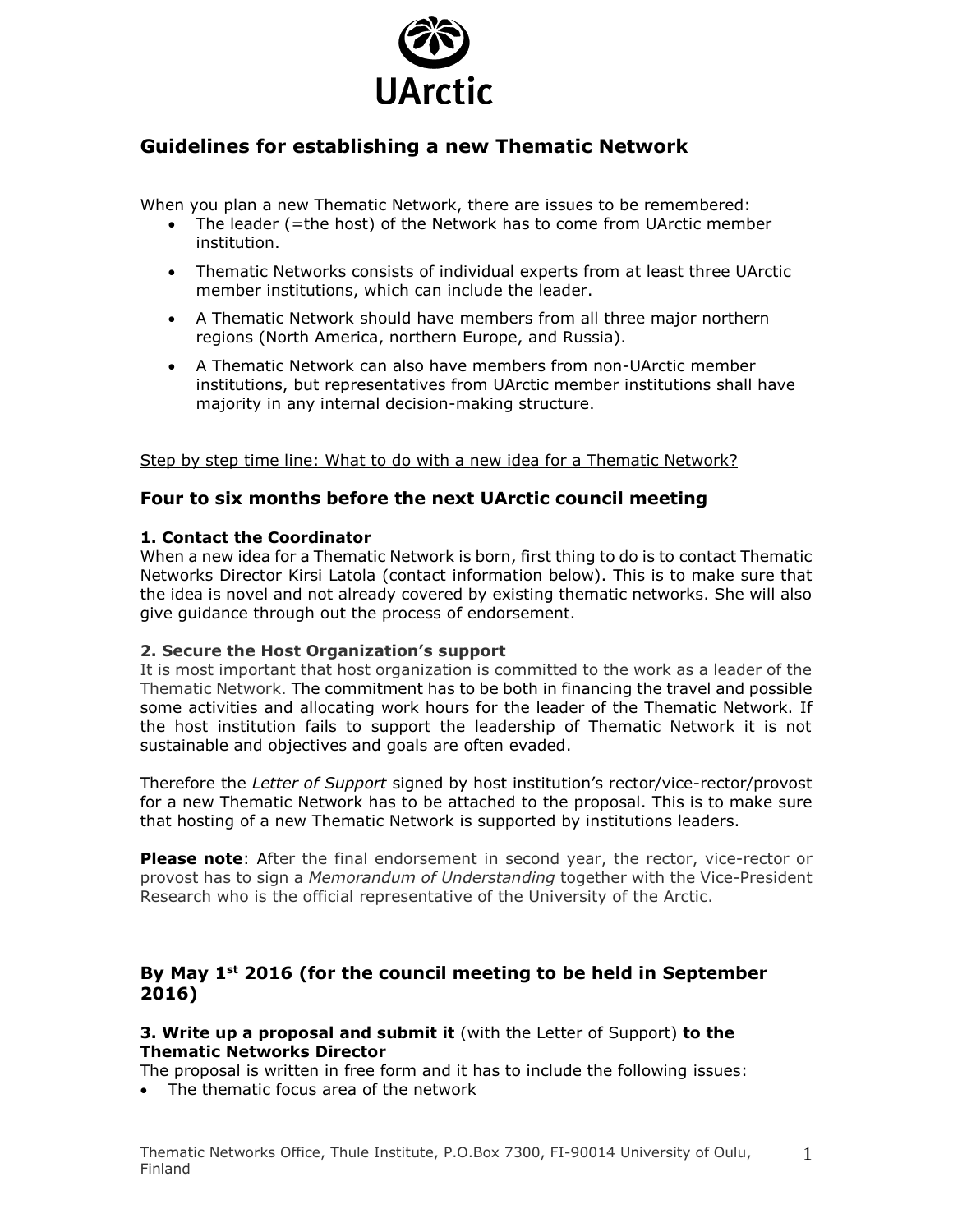

- What are the goals and planned activities of the network? (as an example, developing joint educational programs, conducting joint research projects, student/teacher mobility)
- How indigenous issues are included in TN's operation?
- Ouality control at the network
	- How TN defines the quality on its own terms
	- How UArctic member organizations and institutions will benefit from the new TN, what is the added value in establishing such a network?
	- What kind of quality control has been already done in TN partner institutions' educational programs, courses etc (i.e. in accepting new program/course, student feedback and tutoring)
- Has network already been awarded some funding? If so, for what activities?
- List the names of members and their home organizations, name and contact information of the host organization and leader.

### **4. Wait for the comments from the Thematic Networks Program team**

Before the proposals are sent to the UArctic Council the Thematic Networks Program Team (= leaders of existing Thematic Networks) will evaluate the proposals. This includes;

- check for potentials for linkages with other uarctic activities (review process with all strategic areas of UArctic)
- review and assistance for improvements by relevant by UArctic programs (organized by the Director of Thematic Networks)
- sustainability review by the lead of thematic networks
- review by UArctic indigenous issues committee and Vice-President Indigenous.

The summary on the evaluation will be sent to the hosts of the proposed Thematic Networks within two weeks after the proposal submission. This gives time for possible revisions of the proposals. If the hosts of the proposed Thematic Networks are dissatisfied on the evaluation summary an appeal can be made to Ma-Mawi. The council of the University of the Arctic endorses the new Thematic Networks in their annual meeting, so evaluation report is a suggestive document, not a decision. The evaluation report will be added to the council documents with proposals.

# **By June 20th 2016**

### **5. Send the final proposal**

The final version has to be sent to the director before the proposals are sent to the UArctic secretariat for submission to preparation process for the council meeting. The leaders of the proposed Thematic Networks have to make sure that the correct version of proposal will be sent to the council.

# **UArctic council meeting**

### **6. Present the proposal**

The leader or another representative of the proposed Thematic Network is obligated to participate the council meeting where he/she will present the planned thematic network to the council followed by the voting for the establishment of the new Thematic Networks.